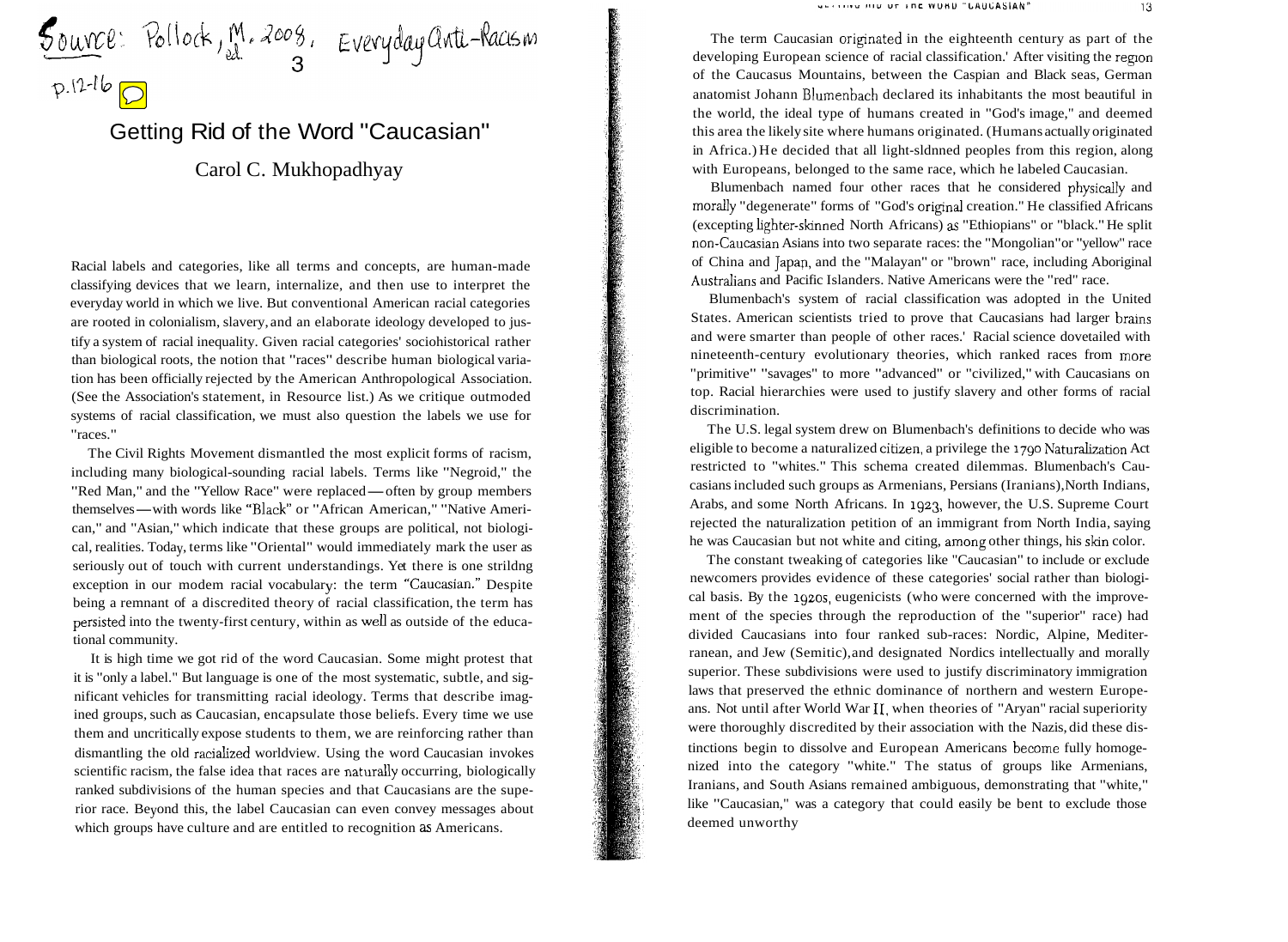**GETTING RID OF THE WORD "CAUCASIAN"** 15

The North American system of racial classification continues to shift in response to historical, economic, and political events. Yet the basic conceptual framework imagining biologically distinct racial categories remains surprisingly stable. The word Caucasian is still used in many forms of data collection, medical circles, and popular discourse. Most other labels have changed. New terms more accurately reflect geographic locations or ancestral origins, broadly defined. In contrast, the more biological-sounding word Caucasian stubbornly persists. I suggest that each time we, as educators, use or subject our students uncritically to the term Caucasian, we are subtly re-inscribing key elements of the racist world view.

Caucasian has more explicitly biological connotations than other contemporary racial terms. To most of us, the Caucasus does not signify a geographical area. Virtually none of our students and probably very few of us could locate the Caucasus on a map or specify what countries or regional groups it includes today (answer: Georgia, Armenia, Azerbaijan, parts of north Iran, and central southern Russia). So what does it mean to designate someone Caucasian? It does not, at least in the twenty-first century United States, and central southern Russia). So what does it mean to designate someone<br>Caucasian? It does not, at least in the twenty-first century United States,<br>suggest anything cultural—that is, a shared set of behaviors and beliefs. Caucasians do not speak Caucasian. Since it does not connote location or lansuggest anything cultural—that is, a shared set of behaviors and beliefs. U.S.<br>Caucasians do not speak Caucasian. Since it does not connote location or language, it implies something more "natural" than cultural—a profound gerous assumption.

Of course, categories such as Asian, African, and Native American are human-made classifications, too. These labels also falsely imply that-clear dividing lines exist between geographically defined "races." For example, the category Asian is internally diverse and has shfting boundaries. It includes Chinese, Japanese, Korean, and Vietnamese people, but what about the peoples of the Indian subcontinent, the Indonesian archipelago, or the Pacific islands? Still, students can identify specific languages and countries in Asia or Africa. Unlike Caucasian, labels like African, Asian, and Native American, while oversimplified, connote culture-bearing historical and political entities.

Anthropologists have long struggled to convince the public that races are not discrete, bounded, biologically based categories but artificial inventions, arbitrary divisions in a continuum of human diversity. Using the label Caucasian masks the equally arbitrary and invented character of this racial category. It renders invisible the diverse ethnic, linguistic, religious, and political groups that make up Europe, whch constituted the significant identities of most European Americans until the past half century. The term Caucasian implies that people of European descent form a coherent, stable, homogeneous, biological entity, reinforcing obsolete biological notions of "race."

Using the word Caucasian also tends to imply that whites (the two terms are often used interchangeably) differ from other major racial groupings in the United States in being just plain Americans whose immigrant origins remain unmarked. Yet European Americans originally arrived as immigrants

and refugees and were often unwanted by those who had preceded them Today, they are no more authentically American than any other group. Com pared to Native Americans, all European Americans are recent immigrants Most African Americans' ancestors were brought to these shores before the ancestors of most European Americans arrived. Yet the term Caucasian, because it now lacks any geographic connotation, masks this group's foreign ancestry while other labels, such as Asian American or African American, highlight those groups' foreign roots.

The word Caucasian also reinforces the tendency to equate "American" with people of European descent because, as a one-word designation, Caucasian reinforces the "hyphenated" status of other American groups Linguistically, people of European descent because, as a one-word designation, Caucasian<br>reinforces the "hyphenated" status of other American groups Linguistically,<br>adding a modifier to a generic term—for example, adding Asian or African adding a modifier to a generic term—for example, adding Asian or African to American—generally signifies that the modified form is less "normal." The more fundamental, typical, "normal" form is left unmarked. (For example, we add the gender modifier "male" to mark the unusual, abnormal category of "male" nurses. "Nurse" refers to the typical, taken-for-granted. "normal" nurse, who is female.) Most standard U.S. racial labels today other than Caucasian add a specific modifier to American. These modifiers, unless used for all racialethnic groups, sublly marginalize the "marked" groups, implying they are not fully American. Some groups remain framed eternally as immigrants, regardless of how many generations they have been in the United States.

Finally, for those designated Caucasian, the term subtly erases their ethnicity, their own ancestry, cultural traditions, and experiences. Ironically, we are starting to talk as if ethnicity and culture are attributes of only some groups, especially marginalized groups. My university has an umbrella organization for the diverse cultural groups on campus, but it does not include any European American ethnocultural groups. But of course, what is Caucasian culture? The category is empty.

Being more specific about origins allows European American students the opportunity to explore their ethnic identities and ancestries. Linking histories or cultural practices to specific cultural or linguistic regions by calling them English, German. Italian. Polish, and so forth. situates them as one among many cultural traditions brought to the United States by immigrants.

European American is a more precise substitute for Caucasian than white—at least as long as we feel the need to classify U.S. residents into a few large groupings If we wish to describe lived experiences of privilege and the distribution of opportunities based upon ancestry, both "European American" and "white" can be useful The label European American (or "Euro") may sound bulky or strange at first, but so did African American!

We can also challenge the notion of "pure races" by substituting a more accurate term, "multiracial," for "of mixed race." The terminology of mixture draws upon the old notion of distinct races In fact, the history of our species is one of constant interaction and mating between populations; that is why